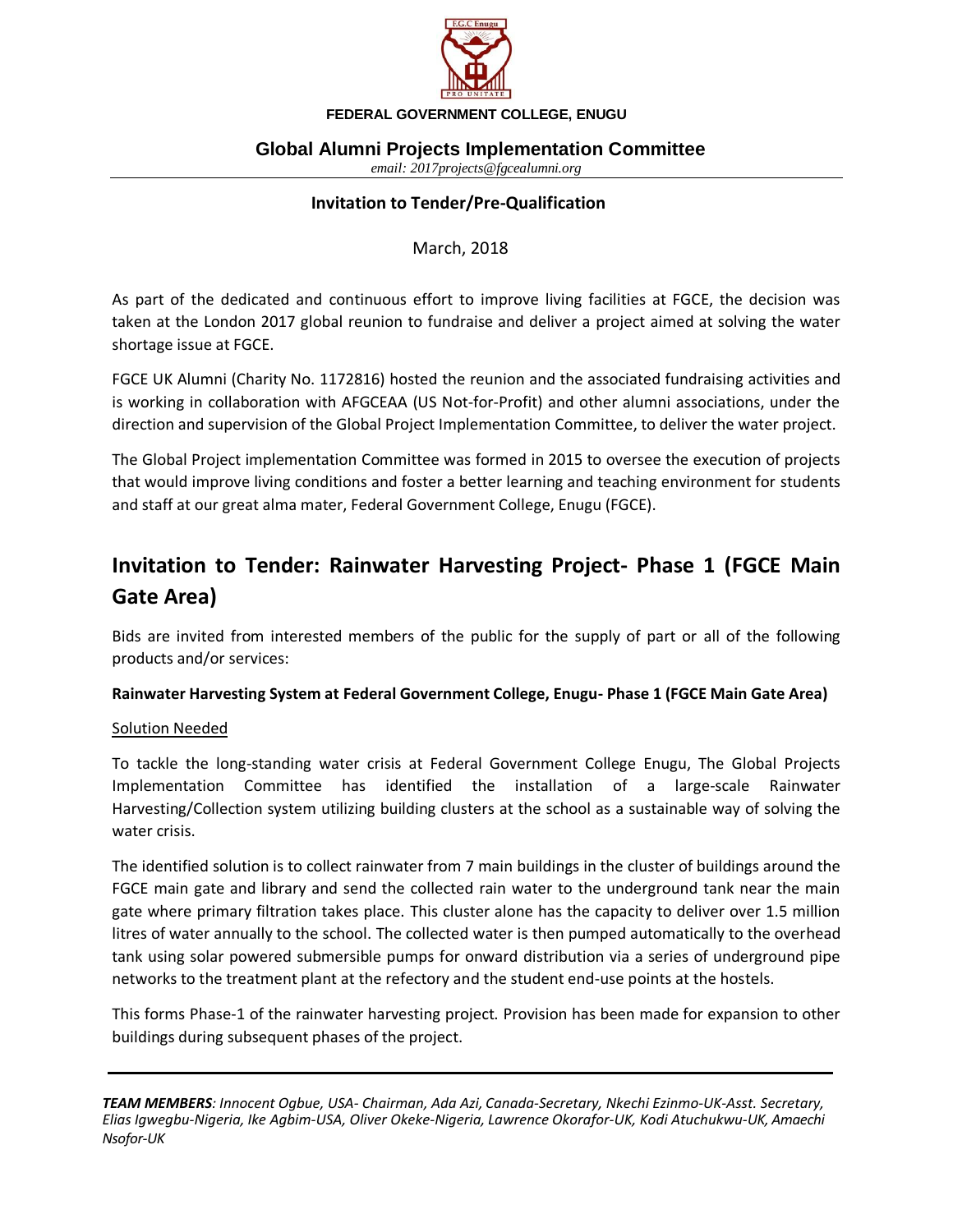

# **Global Alumni Projects Implementation Committee**

*email: 2017projects@fgcealumni.org* 

The Bill of Quantities for the project is broken down into three parts:

- 1. Solar power supply for The Rainwater Harvesting system
- 2. Pumps and accessories for the Rainwater Harvesting system
- 3. a. Construction and Installation of Plumbing and electricals for the Rainwater Collection system b. Construction and Installation of Rainwater Collectors for each Building

Vendors are invited to bid on one or more parts of the project based on the attached Bill of Quantities. A vendor may also bid on just a single item of the project (e.g. installation of the rainwater collection system) rather than the whole project part(s) if they feel their competence and expertise is more suitable for providing the single project item rather than the whole.

Vendors will be taken to the site to view the buildings earmarked for rainwater collection and will quote for the rainwater collection scope per building. **A site visit will has been scheduled for interested vendors on Wednesday 21st March, 2018 at 8.00 am prompt at the school main gate.**

Vendors may quote for some or all of the buildings based on their ability to handle the installation complexities in the buildings involved.

Quotation for ground work piping will be per 12 feet partition.

Contracts will be awarded based on some or all of the items in the Bill of Quantities. Bids which are only valid for an all-or-none contract must be marked as such.

The materials price includes the cost of importation and transportation where applicable and will be based on delivery to FGCE with cash on delivery arrangement.

Payment will be cash on delivery for both the materials and installation packages of the contacts.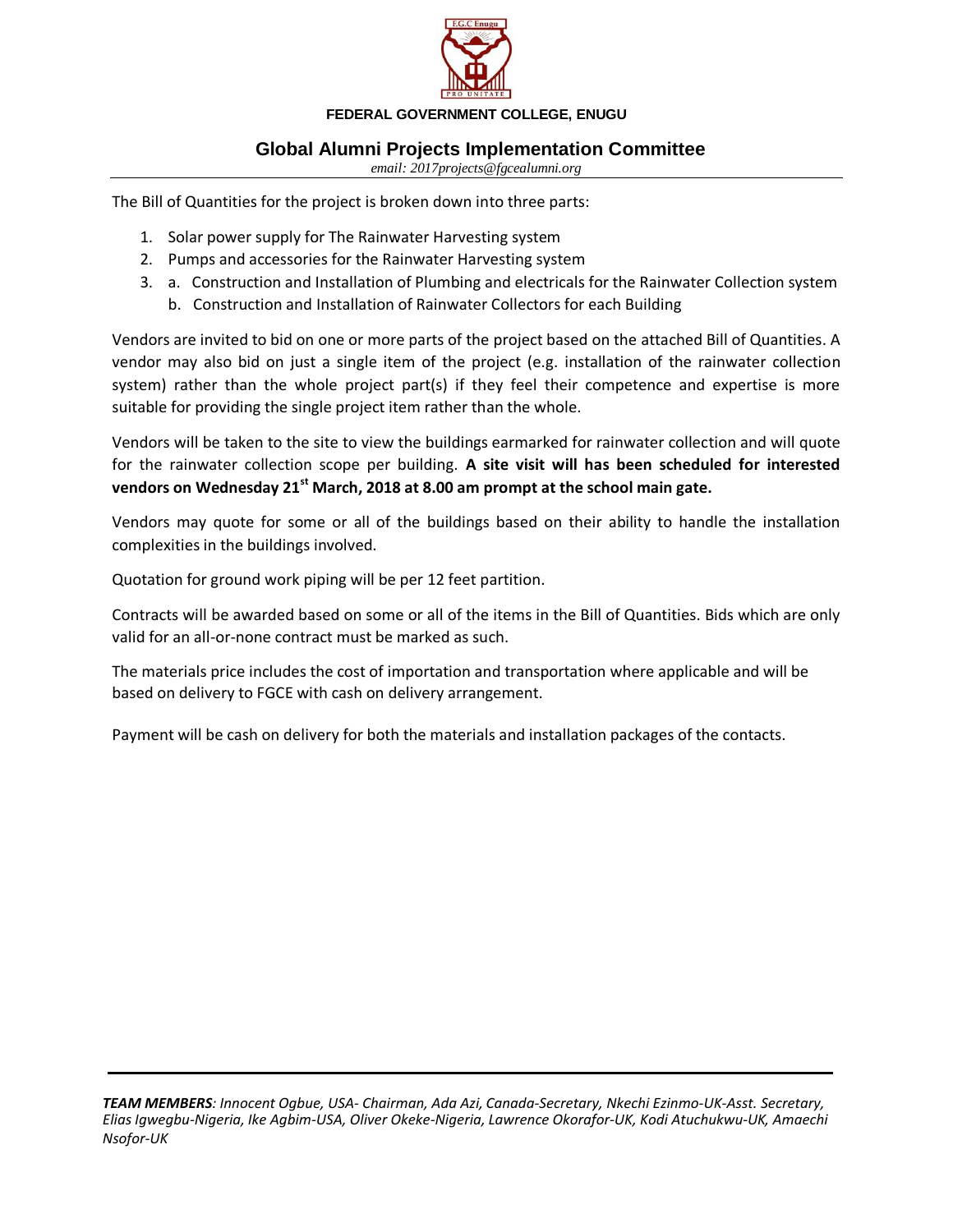

## **Global Alumni Projects Implementation Committee**

*email: 2017projects@fgcealumni.org* 

# *Bill of Quantities \_ Solar Power Supply for FGCE Rainwater Harvesting System*

| S/Nr | Item description                                                 | Qty | <b>Unit Price</b> | Amount |
|------|------------------------------------------------------------------|-----|-------------------|--------|
| 1    | 300/320/325 Wp Mono Solar Panels (US Spec or major brand         | 12  |                   |        |
|      | eg Suntech)                                                      |     |                   |        |
| 2    | 4 mm2 wire roll red                                              | 1   |                   |        |
| 3    | 4 mm2 wire roll black                                            | 1   |                   |        |
| 4    | 4 mm2 wire roll (earth)                                          | 1   |                   |        |
| 5    | 100A DC circuit breaker                                          |     |                   |        |
| 6    | Solar Panels Roof Installation Accessories (for installation on  | 1   |                   |        |
|      | main security gate house roof)                                   |     |                   |        |
| 7    | Solar Panels Roof Installation Labour (for installation on main  | 1   |                   |        |
|      | security gate house roof)                                        |     |                   |        |
| 8    | Lightening arrestor system plus installation for main gate house | 1   |                   |        |
| 9    | Transportation etc                                               | 1   |                   |        |
|      | <b>Total</b>                                                     |     |                   |        |

#### *Bill of Quantities \_ Pumps and Accessories for Rainwater Harvesting System*

| S/Nr           | Item description                                                  | Qty            | <b>Unit Price</b> | Amount |
|----------------|-------------------------------------------------------------------|----------------|-------------------|--------|
| 1              | Grundfos Sqflex 8A-3 submersible pump                             | 2              |                   |        |
| $\overline{2}$ | Grundfos CU-200 Control Unit                                      | $\overline{2}$ |                   |        |
| 3              | Rainwater Cyclone (Maelstrom type), external side-tank<br>mounted | 2              |                   |        |
|                |                                                                   |                |                   |        |
| 4              | Water Heater Switch                                               | 2              |                   |        |
| 5              | Float switch (sealed type, dropped inside tank)                   | $\overline{2}$ |                   |        |
| 6              | 2.5 mm2 4-core armoured cable roll                                | 3              |                   |        |
| 7              | 10 KVA Automatic Voltage Stabilizer                               | 1              |                   |        |
| 8              | 20A AC Circuit Breaker                                            | 2              |                   |        |
| 9              | 80A Contactor (1NO 1NC)                                           | 2              |                   |        |
| 10             | Change-over knife switch (PLH)                                    | 1              |                   |        |
| 11             | Control Panel Box (approx 2 ft wide)                              | $\mathbf{1}$   |                   |        |
| 12             | 1 bundle electrical PVC pipes 20mm (plus accessories for          | 1              |                   |        |
|                | connections)                                                      |                |                   |        |
| 13             | Earth rod, charcoal and all accessories for earthing              | 1              |                   |        |
|                | Total                                                             |                |                   |        |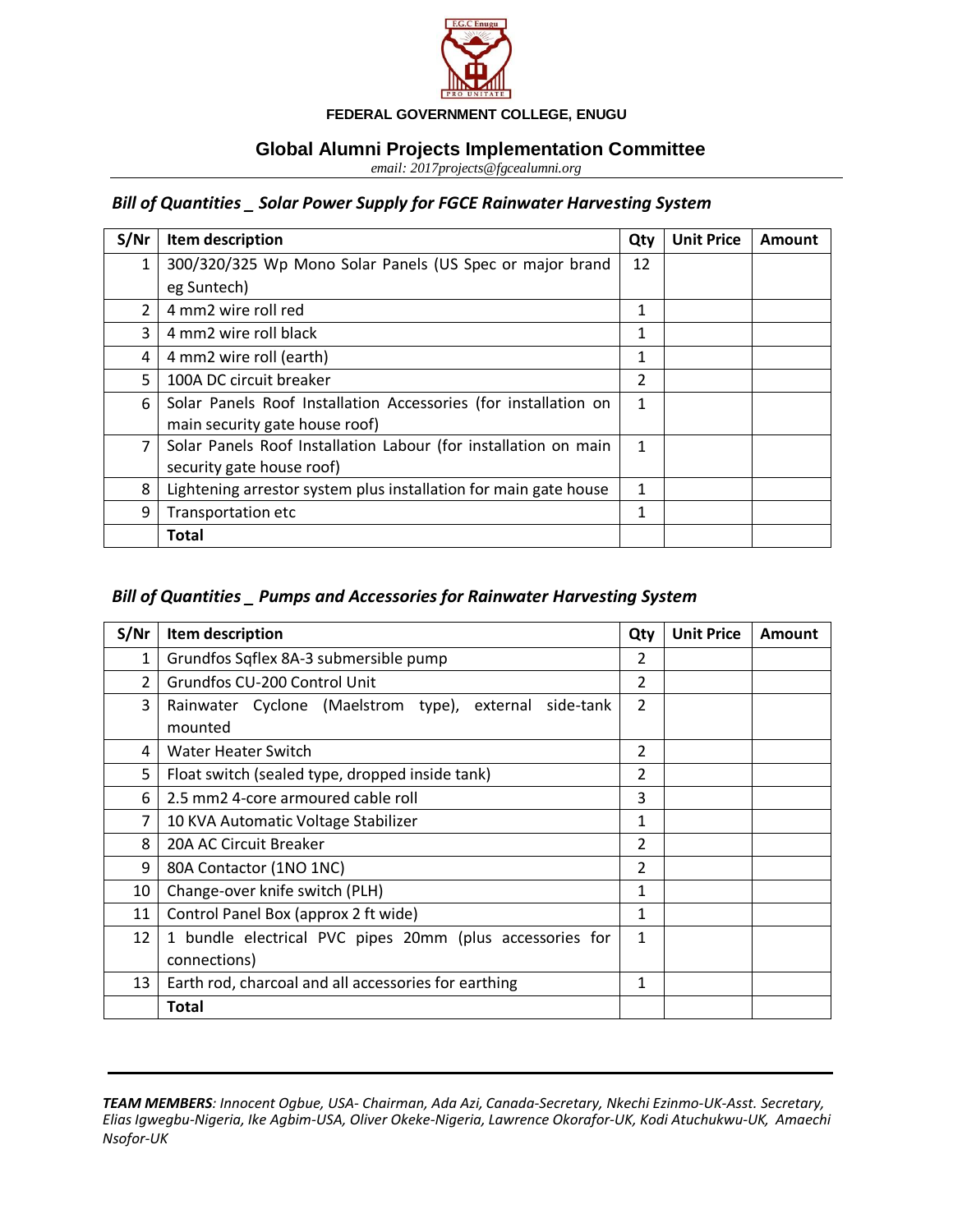

# **Global Alumni Projects Implementation Committee**

*email: 2017projects@fgcealumni.org* 

# *Bill of Quantities \_ Construction and Installation of Plumbing and Electricals for the Rainwater Collection System*

| S/Nr           | Item description                                                                                                            | Qty          | <b>Unit Price</b> | <b>Amount</b> |
|----------------|-----------------------------------------------------------------------------------------------------------------------------|--------------|-------------------|---------------|
| 1              | Electrical Installation of main control panel and hookup to<br>solar power, pumps, level controls and running up to 200m of | $\mathbf{1}$ |                   |               |
|                | armored cables between tanks, earth rod installation, plus                                                                  |              |                   |               |
|                | any required wiring modifications. Excludes solar panel                                                                     |              |                   |               |
|                | installation.                                                                                                               |              |                   |               |
| $\overline{2}$ | Road crossing (10.1m) and gutter crossing (1.2m), using one                                                                 | $\mathbf{1}$ |                   |               |
|                | road cutting 2-ft wide and 3-ft deep, resurfaced with 6 inch                                                                |              |                   |               |
|                | thick concrete.                                                                                                             |              |                   |               |
|                | Gutter crossings require 4 inch steel casing pipes (x3) and 8                                                               |              |                   |               |
|                | inch pipe (x1). Scope includes materials and labour.                                                                        |              |                   |               |
| $\overline{3}$ | Pump installation within underground tank<br><i>(includes)</i>                                                              | $\mathbf{1}$ |                   |               |
|                | construction of sand control gravel-pack screen inside tank                                                                 |              |                   |               |
|                | using stainless steel), installation of external sand control<br>cyclone (Maelstorm type) on tank external wall, and hookup |              |                   |               |
|                | of pipe to pipeline.                                                                                                        |              |                   |               |
| 4              | Laying of about 200 m of 3-inch PVC discharge pipeline                                                                      | $\mathbf{1}$ |                   |               |
|                | between two tanks (materials provided) (quote per 12 ft                                                                     |              |                   |               |
|                | partition)                                                                                                                  |              |                   |               |
| 5              | Laying of up to 1000 m of 6-inch PVC rainwater collection                                                                   | $\mathbf{1}$ |                   |               |
|                | trunkline; includes digging, pipe laying, testing and covering                                                              |              |                   |               |
|                | up (quote per 12 ft partition)                                                                                              |              |                   |               |
| 6              | Laying up to 1000 m of 3-inch PVC water pipeline (includes                                                                  | $\mathbf{1}$ |                   |               |
|                | digging, pipe laying, leak testing and cover up); may include                                                               |              |                   |               |
|                | bends/T's valves etc as necessary in the pipe network;                                                                      |              |                   |               |
| $\overline{7}$ | materials will be provided. Quote per 12-ft partition.<br>Procure materials and install rainwater collectors including      | $\mathbf{1}$ |                   |               |
|                | constructing and installing stainless-steel inlet filter screens                                                            |              |                   |               |
|                | and downpipes for up to 7 buildings (quote separately for                                                                   |              |                   |               |
|                | each building, as shown in the additional BoQ template                                                                      |              |                   |               |
|                | below)                                                                                                                      |              |                   |               |
| 8              | Repair/reconstruct overhead tank level gauge.                                                                               | $\mathbf{1}$ |                   |               |
| 9              | Repair/reconstruct underground tank covers and vent pipes.                                                                  | $\mathbf{1}$ |                   |               |
|                | <b>Total</b>                                                                                                                |              |                   |               |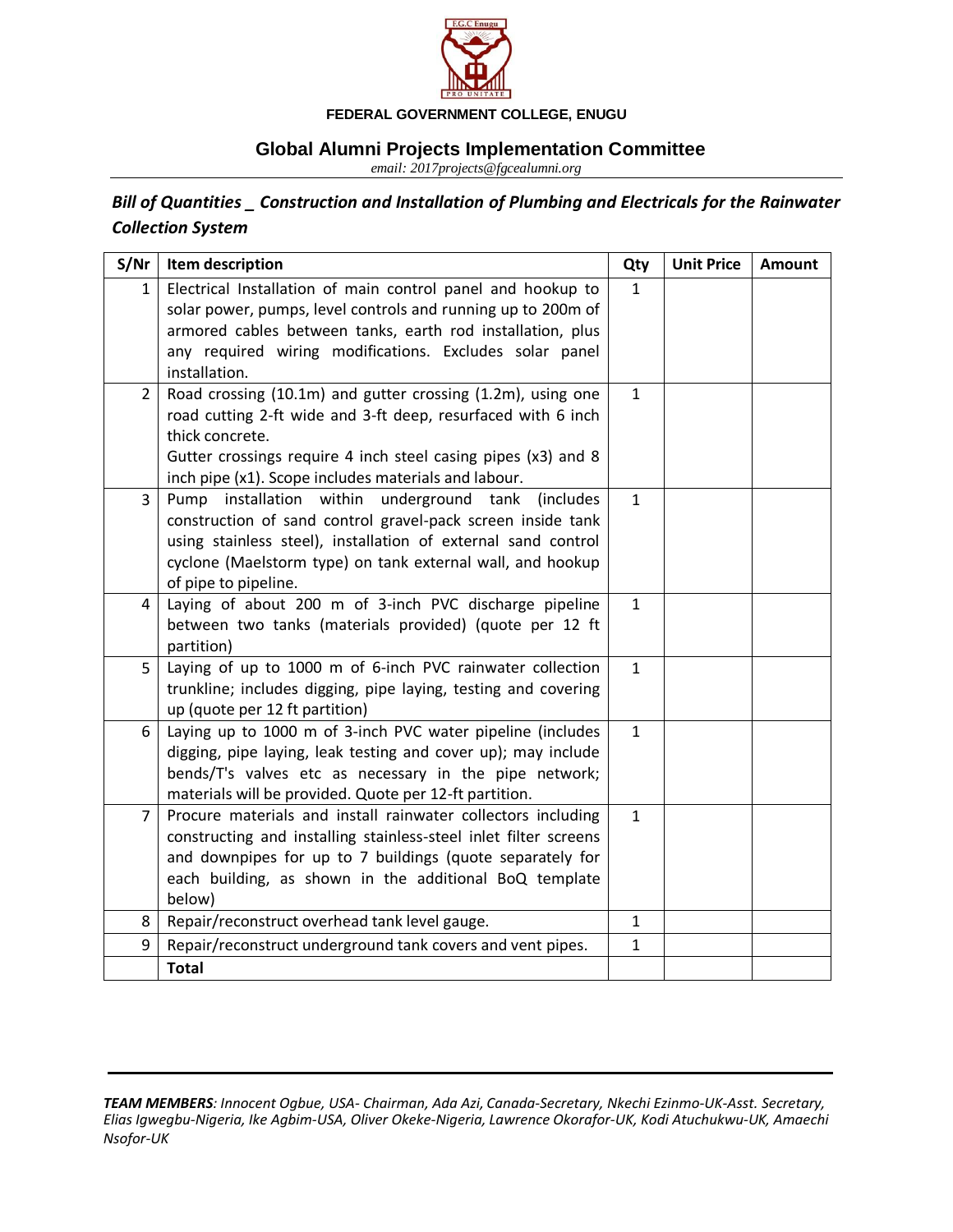

#### **Global Alumni Projects Implementation Committee**

*email: 2017projects@fgcealumni.org* 

#### *Bill of Quantities \_ Construction and Installation for Rainwater Collectors for Each Building*

*N/B: This BoQ template is a clarification of the requirements for item 7 in the BoQ above to provide maximum flexibility when quoting for the requirements for each building.* 

| S/Nr           | Item description                                   | Qty | <b>Unit Price</b> | Amount |
|----------------|----------------------------------------------------|-----|-------------------|--------|
| 1              | Gutters                                            |     |                   |        |
| $\overline{2}$ | Hangers                                            |     |                   |        |
| 3              | Outlets                                            |     |                   |        |
| 4              | <b>Bends</b>                                       |     |                   |        |
| 5              | Extensions                                         |     |                   |        |
| 6              | Downspouts                                         |     |                   |        |
| 7              | Mitres                                             |     |                   |        |
| 8              | Endcaps                                            |     |                   |        |
| 9              | <b>Straps</b>                                      |     |                   |        |
| 10             | Sealant                                            |     |                   |        |
| 11             | Joiners                                            |     |                   |        |
| 12             | Y Diverter                                         |     |                   |        |
| 13             | Stainless-steel inlet filter mesh (for down pipes) |     |                   |        |
| 14             | Installation accessories                           |     |                   |        |
| 15             | Scaffolding (where applicable)                     |     |                   |        |
| 16             | <b>Transportation and Labour</b>                   |     |                   |        |
|                | <b>Total</b>                                       |     |                   |        |

Tenders are hereby invited from eligible and reputable contractors who wish to bid for the projects. Completed tender documents for each project should be submitted to Project Implementation Committee via email at [2017projects@fgcealumni.org](mailto:2017projects@fgcealumni.org)

All bids must be received by 11.59pm on March 29, 2018.

The solar power and pump solutions need to be operational within two weeks from the date of the award of the contract and the rainwater collectors for each building by 30<sup>th</sup> April 2018 at the latest.

Successful bidders will be contacted not later than 10 days from the date of this publication.

For questions/clarifications on this publication please contact Project Implementation Committee via email a[t 2017projects@fgcealumni.org](mailto:2017projects@fgcealumni.org)